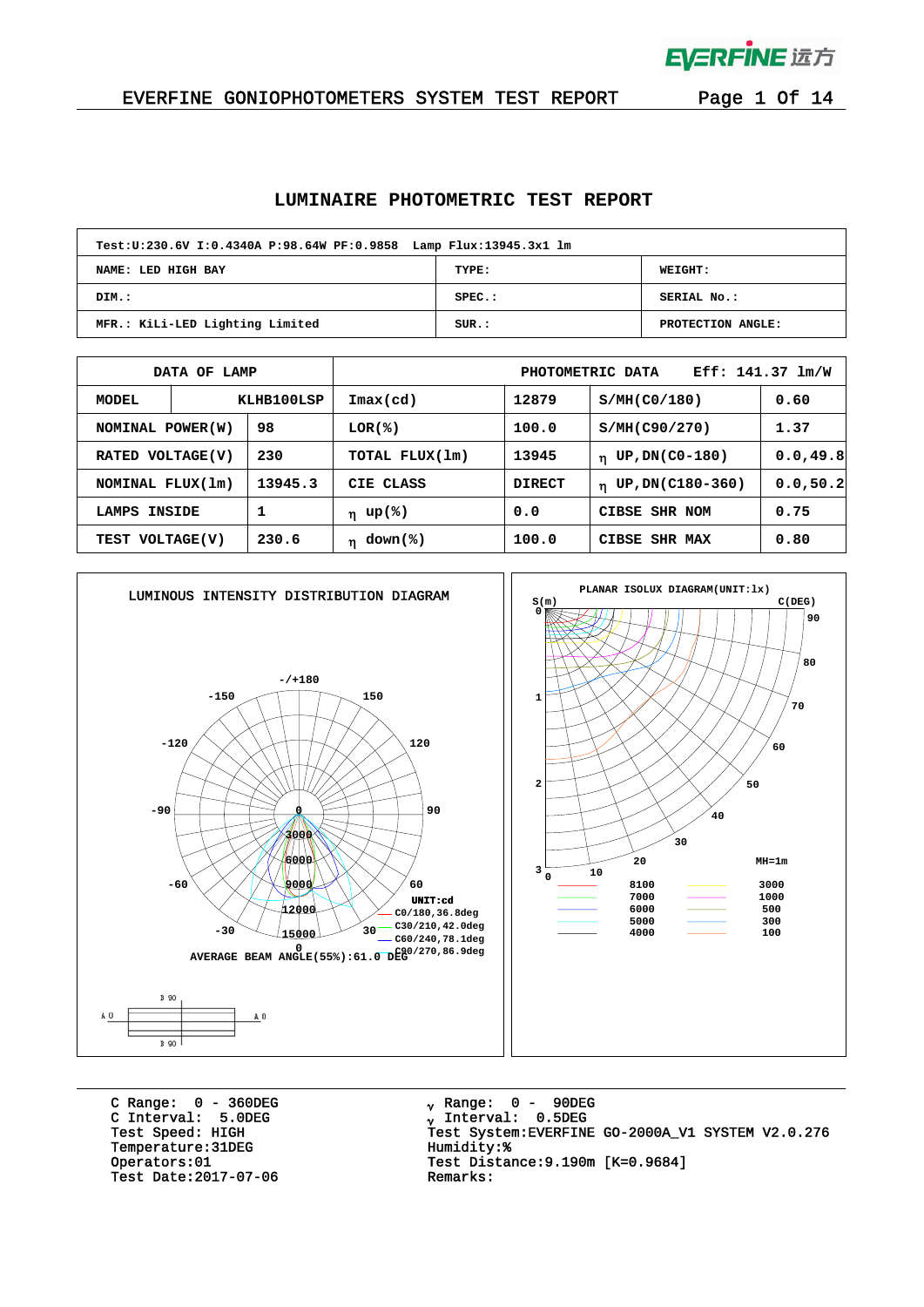

# EVERFINE GONIOPHOTOMETERS SYSTEM TEST REPORT Page 2 Of 14

### **ZONAL FLUX DIAGRAM**

#### ZONAL FLUX DIAGRAM:

| Y.    | C <sub>0</sub>            | C45    | C90    | C135   | C180   | C <sub>225</sub> | C <sub>270</sub> | C315   | $\mathbf{v}$ | $\Phi$ zone | o total | %lum, lamp |
|-------|---------------------------|--------|--------|--------|--------|------------------|------------------|--------|--------------|-------------|---------|------------|
| 5     | 956.6                     | 990.8  | 1017   | 1006   | 974.4  | 961.7            | 960.3            | 956.2  | $0 - 5$      | 235.2       | 235.2   | 1.69, 1.69 |
| 10    | 832.1                     | 947.5  | 1046   | 997.4  | 891.6  | 903.5            | 931.8            | 887.8  | $5 - 10$     | 683.1       | 918.3   | 6.59,6.59  |
| 15    | 636.5                     | 851.9  | 1075   | 952.2  | 726.1  | 817.0            | 1021             | 787.9  | $10 - 15$    | 1061        | 1979    | 14.2, 14.2 |
| 20    | 433.1                     | 722.8  | 1103   | 865.6  | 523.9  | 752.4            | 1110             | 713.9  | $15 - 20$    | 1350        | 3329    | 23.9, 23.9 |
| 25    | 233.6                     | 584.2  | 1132   | 747.1  | 314.4  | 663.7            | 1199             | 620.1  | $20 - 25$    | 1537        | 4866    | 34.9,34.9  |
| 30    | 122.6                     | 436.3  | 1160   | 616.9  | 155.9  | 554.7            | 1288             | 515.2  | $25 - 30$    | 1631        | 6497    | 46.6,46.6  |
| 35    | 88.27                     | 283.9  | 981.7  | 480.6  | 95.94  | 419.5            | 1085             | 392.8  | $30 - 35$    | 1621        | 8118    | 58.2,58.2  |
| 40    | 80.88                     | 167.0  | 803.3  | 332.6  | 80.91  | 278.7            | 882.5            | 264.9  | $35 - 40$    | 1437        | 9555    | 68.5,68.5  |
| 45    | 80.24                     | 106.5  | 624.8  | 187.4  | 77.49  | 155.3            | 679.7            | 154.6  | $40 - 45$    | 1198        | 10753   | 77.1, 77.1 |
| 50    | 81.68                     | 81.86  | 446.4  | 110.6  | 77.25  | 97.36            | 477.0            | 98.36  | $45 - 50$    | 955.8       | 11708   | 84,84      |
| 55    | 81.92                     | 69.70  | 267.9  | 77.05  | 77.62  | 72.03            | 274.3            | 73.11  | $50 - 55$    | 720.6       | 12429   | 89.1,89.1  |
| 60    | 81.76                     | 61.79  | 89.46  | 62.62  | 77.89  | 59.36            | 71.52            | 60.27  | $55 - 60$    | 487.6       | 12917   | 92.6,92.6  |
| 65    | 65.00                     | 55.74  | 74.56  | 54.40  | 71.34  | 51.38            | 59.61            | 52.24  | $60 - 65$    | 328.1       | 13245   | 95,95      |
| 70    | 27.34                     | 47.89  | 59.65  | 46.15  | 29.97  | 43.36            | 47.71            | 44.20  | 65-70        | 271.2       | 13516   | 96.9,96.9  |
| 75    | 16.23                     | 36.53  | 44.75  | 35.19  | 15.72  | 33.13            | 35.80            | 33.84  | $70 - 75$    | 198.9       | 13715   | 98.3,98.3  |
| 80    | 4.990                     | 24.70  | 29.85  | 23.81  | 7.225  | 22.42            | 23.89            | 22.92  | $75 - 80$    | 132.0       | 13847   | 99.3.99.3  |
| 85    | 0.2744                    | 12.49  | 14.95  | 12.03  | 0.6493 | 11.35            | 11.99            | 11.60  | $80 - 85$    | 74.25       | 13921   | 99.8,99.8  |
| 90    | 0.0474                    | 0.0438 | 0.0438 | 0.0430 | 0.0335 | 0.0812           | 0.0812           | 0.0812 | $85 - 90$    | 24.15       | 13945   | 100,100    |
| 95    |                           |        |        |        |        |                  |                  |        | $90 - 95$    |             |         |            |
| 100   |                           |        |        |        |        |                  |                  |        | 95-100       |             |         |            |
| 105   |                           |        |        |        |        |                  |                  |        | 100-105      |             |         |            |
| 110   |                           |        |        |        |        |                  |                  |        | 105-110      |             |         |            |
| 115   |                           |        |        |        |        |                  |                  |        | 110-115      |             |         |            |
| 120   |                           |        |        |        |        |                  |                  |        | 115-120      |             |         |            |
| 125   |                           |        |        |        |        |                  |                  |        | 120-125      |             |         |            |
| 130   |                           |        |        |        |        |                  |                  |        | 125-130      |             |         |            |
| 135   |                           |        |        |        |        |                  |                  |        | 130-135      |             |         |            |
| 140   |                           |        |        |        |        |                  |                  |        | 135-140      |             |         |            |
| 145   |                           |        |        |        |        |                  |                  |        | 140-145      |             |         |            |
| 150   |                           |        |        |        |        |                  |                  |        | 145-150      |             |         |            |
| 155   |                           |        |        |        |        |                  |                  |        | 150-155      |             |         |            |
| 160   |                           |        |        |        |        |                  |                  |        | 155-160      |             |         |            |
| 165   |                           |        |        |        |        |                  |                  |        | $160 - 165$  |             |         |            |
| 170   |                           |        |        |        |        |                  |                  |        | 165-170      |             |         |            |
| 175   |                           |        |        |        |        |                  |                  |        | 170-175      |             |         |            |
| 180   |                           |        |        |        |        |                  |                  |        | 175-180      |             |         |            |
| $DEG$ | LUMINOUS INTENSITY: x10cd |        |        |        |        |                  |                  |        |              | UNIT: 1m    |         |            |

C Range: 0 - 360DEG C Interval: 5.0DEG Temperature:31DEG Humidity:\*<br>Operators:01 Test Distant Test Date: 2017-07-06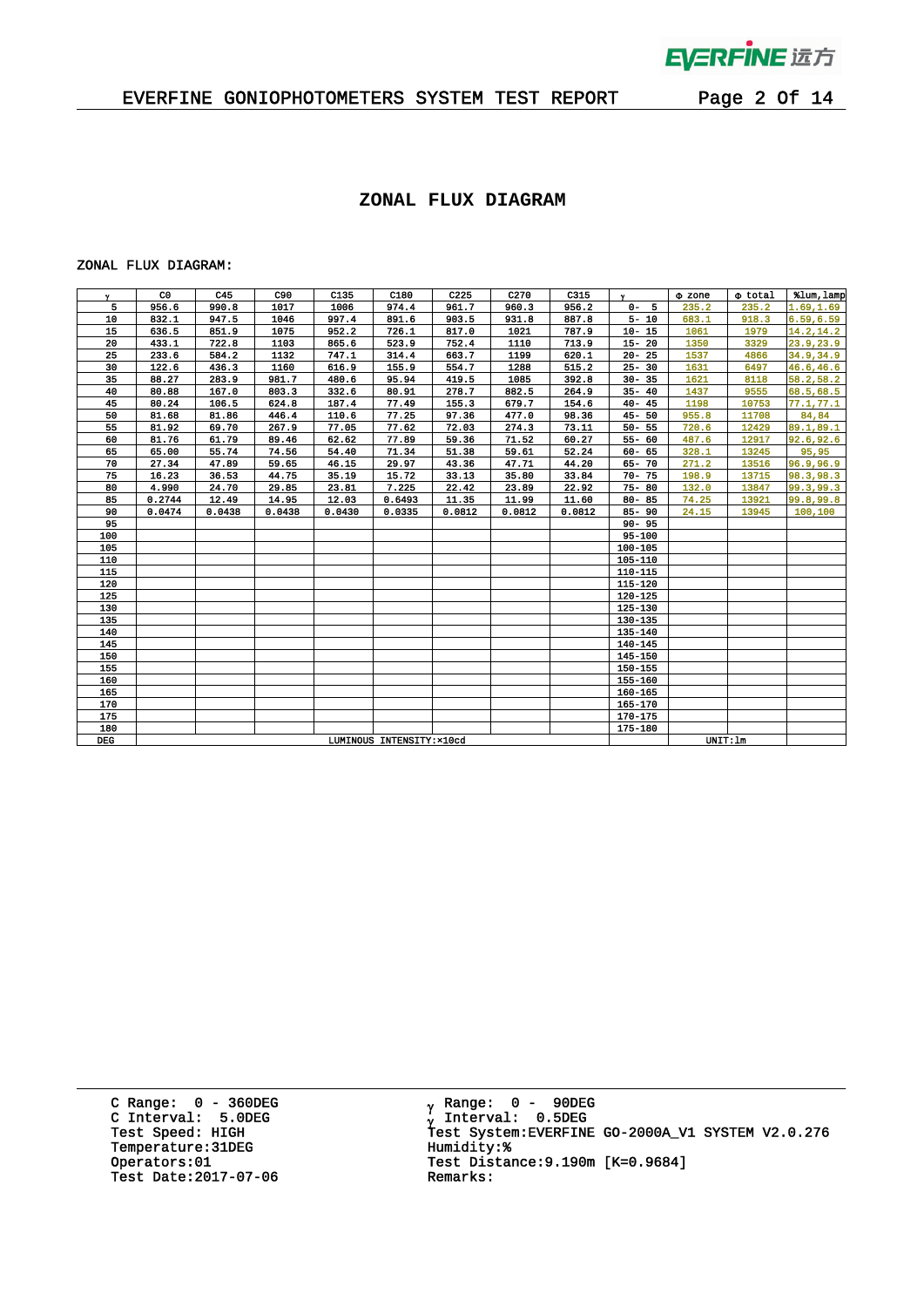

# EVERFINE GONIOPHOTOMETERS SYSTEM TEST REPORT Page 3 Of 14

## **CU AND LUMINAIRE BUDGETARY ESTIMATE DIAGRAM**

| Test: U: 230.6V I: 0.4340A P: 98.64W PF: 0.9858 Lamp Flux: 13945.3x1 lm |            |            |                        |            |            |            |            |            |                                 |            |                |               |                   |            |              |            |
|-------------------------------------------------------------------------|------------|------------|------------------------|------------|------------|------------|------------|------------|---------------------------------|------------|----------------|---------------|-------------------|------------|--------------|------------|
| NAME: LED HIGH BAY                                                      |            |            |                        |            |            |            |            | TYPE:      |                                 |            |                |               | WEIGHT:           |            |              |            |
| DIM.:                                                                   |            |            |                        |            |            |            |            | SPEC.:     |                                 |            |                |               | SERIAL No.:       |            |              |            |
| MFR.: KiLi-LED Lighting Limited                                         |            |            |                        |            |            |            |            | SUR.:      |                                 |            |                |               | PROTECTION ANGLE: |            |              |            |
| $\rho$ cc                                                               |            | 80%        |                        |            | 70%        |            |            | 50%<br>30% |                                 |            |                |               | 10%               |            | 0            |            |
| ρW                                                                      | 50%        | 30%        | 10%                    | 50%        | 30%        | 10%        | 50%        | 30%        | 10%                             | 50%        | 30%            | 10%           | 50%               | 30%        | 10%          | 0          |
| ρfc                                                                     |            | 20%<br>20% |                        |            |            |            | 20%        |            |                                 | 20%        |                |               | 20%               |            | 0            |            |
| RCR                                                                     |            |            | RCR: Room Cavity Ratio |            |            |            |            |            | Coefficients of Utilization(CU) |            |                |               |                   |            |              |            |
| 0.0                                                                     | 1.19       | 1.19       | 1.19                   | 1.16       | 1.16       | 1.16       | 1.11       | 1.11       | 1.11                            | 1.06       | 1.06           | 1.06          | 1.02              | 1.02       | 1.02         | .00        |
| 1.0                                                                     | 1.08       | 1.05       | 1.02                   | 1.06       | 1.03       | 1.00       | 1.01       | . 99       | .97                             | .98        | .96            | .94           | .94               | .93        | .91          | .89        |
| 2.0                                                                     | .98        | .92        | .88                    | .96        | .91        | .87        | .92        | .88        | .85                             | .89        | .86            | .83           | .86               | .84        | .81          | . 79       |
| 3.0                                                                     | .88        | .82        | .77                    | .87        | .81        | .76        | .84        | .79        | .75                             | .82        | .77            | .74           | .79               | .76        | .73          | .71        |
| 4.0                                                                     | .81        | .74        | .68                    | . 79       | .73        | .68        | .77        | .71        | .67                             | .75        | .70            | .66           | .73               | . 69       | . 65         | . 63       |
| 5.0                                                                     | .74<br>.68 | . 66       | . 61                   | .73        | .66        | .61        | .71        | .65<br>.59 | .60                             | .69        | .64            | .60           | .67               | . 63       | .59          | .57        |
| 6.0<br>7.0                                                              | .63        | .60<br>.55 | .55                    | .67<br>.62 | .60<br>.55 | .55<br>.50 | .65<br>.61 | .54        | .54<br>.50                      | .64<br>.59 | .58<br>.54     | .54<br>.49    | .62<br>.58        | .57<br>.53 | .54          | .52<br>.47 |
| 8.0                                                                     | .58        | .51        | .50<br>. 46            | .57        | .51        | .46        | .56        | .50        | .45                             | .55        | . 49           | .45           | .54               | . 49       | . 49<br>. 45 | .43        |
| 9.0                                                                     | .54        | .47        | .42                    | .54        | .47        | .42        | .52        | .46        | .42                             | .51        | . 46           | .42           | . 51              | .45        | .42          | .40        |
| 10.0                                                                    | .50        | . 44       | .39                    | .50        | .43        | . 39       | . 49       | .43        | .39                             | .48        | .43            | .39           | .47               | .42        | .39          | .37        |
| LAMPS<br>LUMINAIRE BUDGETARY DIAGRAM                                    |            |            |                        |            |            |            |            |            |                                 |            |                |               |                   |            |              |            |
| 50                                                                      |            |            |                        |            |            |            |            |            |                                 |            |                |               |                   |            |              |            |
| 40                                                                      |            |            |                        |            |            |            |            |            |                                 |            |                |               |                   |            |              |            |
|                                                                         |            |            |                        |            |            |            |            |            |                                 |            |                |               |                   |            |              |            |
| 30                                                                      |            |            |                        |            |            |            |            |            |                                 |            |                |               |                   |            |              |            |
|                                                                         |            |            |                        |            |            |            |            |            |                                 |            |                |               |                   |            |              |            |
|                                                                         |            |            |                        |            |            |            |            |            |                                 |            |                |               |                   |            |              |            |
| 20                                                                      |            |            |                        |            |            |            |            |            |                                 |            |                |               |                   |            |              |            |
|                                                                         |            |            | ਸ਼ਵਸ਼                  |            |            |            |            |            |                                 |            |                |               |                   |            |              |            |
|                                                                         |            |            |                        |            |            |            |            |            |                                 |            |                |               |                   |            |              |            |
|                                                                         |            | 7.         |                        |            |            |            |            |            |                                 |            |                |               |                   |            |              |            |
| 10                                                                      |            |            |                        |            |            |            |            |            |                                 |            |                |               |                   |            |              |            |
| 9                                                                       | 6          |            |                        |            |            |            |            |            |                                 |            |                |               | CONDITIONS        |            |              |            |
| 8<br>7                                                                  |            |            |                        |            |            |            |            |            |                                 |            |                | <b>FLUX</b>   |                   |            | 1000lm       |            |
| 6                                                                       |            |            |                        |            |            |            |            |            |                                 |            |                | <b>FACTOR</b> |                   |            | 0.70         |            |
| Ŕ.                                                                      |            |            |                        |            |            |            |            |            |                                 |            |                | Hdown         |                   |            | 0.00m        |            |
| 5                                                                       | ц≤5        |            |                        |            |            |            |            |            |                                 |            |                | Hwork         |                   |            | 0.80m        |            |
| 4                                                                       |            |            |                        |            |            |            |            |            |                                 |            |                | Ework(AVE)    |                   |            | 1001x        |            |
|                                                                         |            |            |                        |            |            |            |            |            |                                 |            |                | $\rho$ (%)    |                   | cc         | W            | fc         |
| $\overline{\mathbf{3}}$                                                 |            |            |                        |            |            |            |            |            |                                 |            |                |               |                   | 70         | 50           | 30         |
|                                                                         |            |            |                        |            |            |            |            |            |                                 |            |                |               |                   | 50         | 30           | ${\bf 20}$ |
| $^2$ 1 $\!\overline{0}$                                                 | 20         | 30         | 40 <sub>50</sub>       | 70         | 100        |            | 200        | 300        |                                 | 500 700    | 1 <sub>k</sub> |               | 2k                |            | 3k 4k 5k     | 7k         |
|                                                                         |            |            |                        |            |            |            |            |            |                                 |            |                |               |                   |            |              |            |
|                                                                         | AREA(m2)   |            |                        |            |            |            |            |            |                                 |            |                |               |                   |            |              |            |

C Range: 0 - 360DEG C Interval: 5.0DEG Temperature:31DEG Humidity:\*<br>Operators:01 Test Distant Test Date: 2017-07-06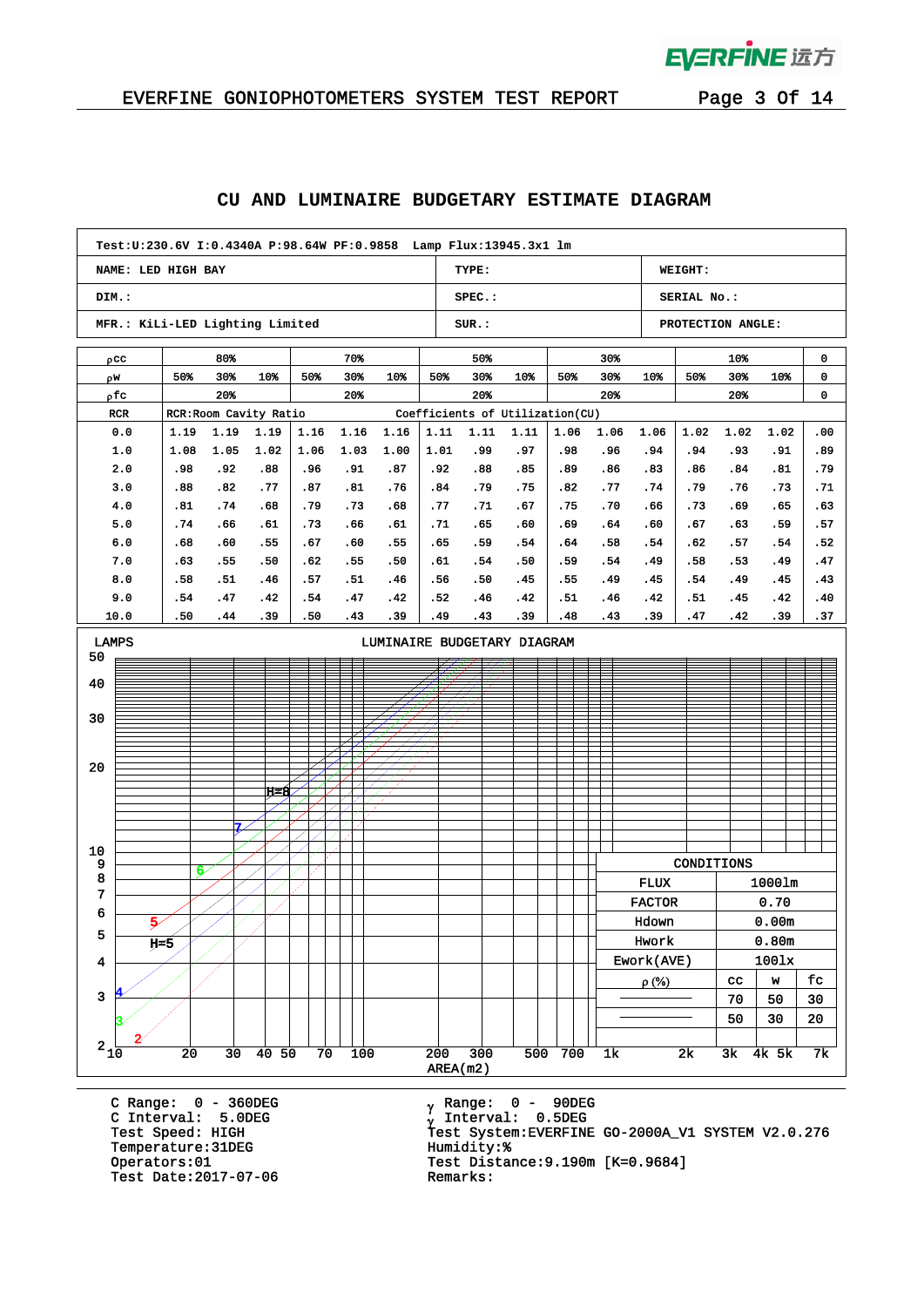

 $\bar{z}$ 

# EVERFINE GONIOPHOTOMETERS SYSTEM TEST REPORT Page 4 Of 14

### **WEC AND CCEC**

| Test: U: 230.6V I: 0.4340A P: 98.64W PF: 0.9858 Lamp Flux: 13945.3x1 lm |           |                   |  |  |  |  |  |  |  |
|-------------------------------------------------------------------------|-----------|-------------------|--|--|--|--|--|--|--|
| NAME: LED HIGH BAY                                                      | TYPE:     | WEIGHT:           |  |  |  |  |  |  |  |
| DIM.:                                                                   | $SPEC.$ : | SERIAL No.:       |  |  |  |  |  |  |  |
| MFR.: KiLi-LED Lighting Limited                                         | SUB.:     | PROTECTION ANGLE: |  |  |  |  |  |  |  |

| oCC        |       | 80%      |                        |      | 70%            |                |      | 50%          |                                 |              | $30*$          |                |      | 10%            |                 | 0 |
|------------|-------|----------|------------------------|------|----------------|----------------|------|--------------|---------------------------------|--------------|----------------|----------------|------|----------------|-----------------|---|
| οW.        | 50%   | 30%      | 10%                    | 50%  | 30%            | 10%            | 50%  | $30*$        | 10%                             | 50%          | 30%            | 10%            | 50%  | 30%            | 10 <sub>3</sub> | 0 |
| ofc.       |       | 20%      |                        |      | $20*$          |                |      | $20*$        |                                 |              | $20*$          |                |      | $20*$          |                 | 0 |
| <b>RCR</b> |       |          | RCR: Room Cavity Ratio |      |                |                |      |              | Wall Exitance Coeffcients (WEC) |              |                |                |      |                |                 |   |
| 0.0        |       |          |                        |      |                |                |      |              |                                 |              |                |                |      |                |                 |   |
| 1.0        |       |          | $.234$ $.133$ $.042$   |      |                | .227 .129 .041 |      |              | .214 .123 .039                  | .202.117.037 |                |                |      | .191 .111 .036 |                 |   |
| 2.0        |       | .224.123 | .038                   |      | .218 .120 .037 |                | .207 |              | .115.036                        |              | .197 .110      | 0.035          |      | .187.106.033   |                 |   |
| 3.0        |       |          | .212.113.034           |      | .206 .111 .033 |                |      |              | .197.107.032                    |              | .188.103.032   |                |      | .180.099.031   |                 |   |
| 4.0        | . 199 |          | .104.030               |      |                | .195.102.030   | .186 | .099         | .029                            |              | .178.096.029   |                | .171 | .093           | .028            |   |
| 5.0        | .188  |          | .096.028               |      |                | .184 .094 .027 |      | .176.092.027 |                                 |              | .169.089.027   |                |      | .163.087.026   |                 |   |
| 6.0        | .177  | .089.    | .025                   |      | .173 .088      | .025           | .167 |              | .085.025                        |              |                | .161 .083 .025 | .155 | .081           | .024            |   |
| 7.0        | .167  |          | $.083$ $.023$          |      |                | .164.082.023   | .158 |              | .080.023                        |              | .152.078.023   |                |      | .147.077.022   |                 |   |
| 8.0        | .158  | .077     | .022                   | .155 |                | .076 .022      | .150 | .075         | .021                            |              | .145 .073 .021 |                | .140 | .072 .021      |                 |   |
| 9.0        | .150  |          | .072.020               |      |                | .147 .072 .020 |      |              | .143 .070 .020                  |              | .138.069.020   |                |      | .134.068.020   |                 |   |
| 10.0       | .142  | .068     | .019                   |      |                | .140 .068 .019 | .136 | .067         | .019                            |              |                | 132 .065 .019. |      | .128 .064 .018 |                 |   |

| 0CC        |                       | 80%   |                |     | 70%                  |                |      | 50%                  |           |      | 30%            |                                            |      | 10%            |      | 0 |
|------------|-----------------------|-------|----------------|-----|----------------------|----------------|------|----------------------|-----------|------|----------------|--------------------------------------------|------|----------------|------|---|
| ρW         | 50%                   | 30%   | 10%            | 50% | 30%                  | 10%            | 50%  | 30%                  | 10%       | 50%  | 30%            | 10%                                        | 50%  | 30%            | 10%  | 0 |
| οfc        |                       | $20*$ |                |     | $20*$                |                |      | $20*$                |           |      | $20*$          |                                            |      | 20%            |      | 0 |
| <b>RCR</b> | RCR:Room Cavity Ratio |       |                |     |                      |                |      |                      |           |      |                | Ceiling Cavity Exitance Coefficients(CCEC) |      |                |      |   |
| 0.0        | .190                  |       | .190.190       |     |                      | .163 .163 .163 |      | .111 .111            | .111      |      |                | .064.064.064                               | .020 | .020.020       |      |   |
| 1.0        | .175                  |       | .157.140       |     | $.150$ $.135$ $.121$ |                |      | .102.093.084         |           |      | .059.054.049   |                                            |      | .019 .017 .016 |      |   |
| 2.0        | .163                  |       | .132.106       |     | .140.114.092         |                | .096 | .079.064             |           | .055 |                | .046.038                                   | .018 | .015           | .012 |   |
| 3.0        |                       |       | .153 .114 .083 |     | .131 .098 .072       |                | .090 | .068.050             |           |      | .052.040.030   |                                            |      | .017 .013 .010 |      |   |
| 4.0        | .145                  | .100  | ا 066.         |     | .124.086.057         |                | .085 |                      | .060.040  | .049 |                | .035.024                                   |      | .016 .011      | .008 |   |
| 5.0        | .137                  |       | ا 089. 089.    |     | .117.077.047         |                |      | $.081$ $.054$ $.033$ |           |      |                | .047 .032 .020                             |      | .015 .010 .006 |      |   |
| 6.0        | .130                  |       | .080.044       |     | .112.069.039         |                | .077 |                      | .049.027  | .045 | .029           | .016                                       |      | .014 .009      | .005 |   |
| 7.0        | .123                  |       | .073 .038      |     | .106 .063 .033       |                | .073 | .044.023             |           |      |                | .043 .026 .014                             |      | .014 .009 .005 |      |   |
| 8.0        | .118                  |       | .067.032       |     | .101 .058            | .028           | .070 |                      | .041 .020 |      | .041 .024 .012 |                                            |      | .013 .008      | .004 |   |
| 9.0        | .112                  |       | .062 .028 .    |     |                      | .097 .054 .024 | .067 | .038 .017            |           |      |                | .039 .022 .010                             |      | .013 .007 .003 |      |   |
| 10.0       | .107                  | .058  | .025           |     | .092 .050            | .022           | .064 | .035                 | .015      |      | .037 .021      | .009                                       |      | .012.007       | .003 |   |

C Range: 0 - 360DEG C Interval: 5.0DEG Temperature:31DEG Humidity:%<br>Operators:01 Test Distan Test Date: 2017-07-06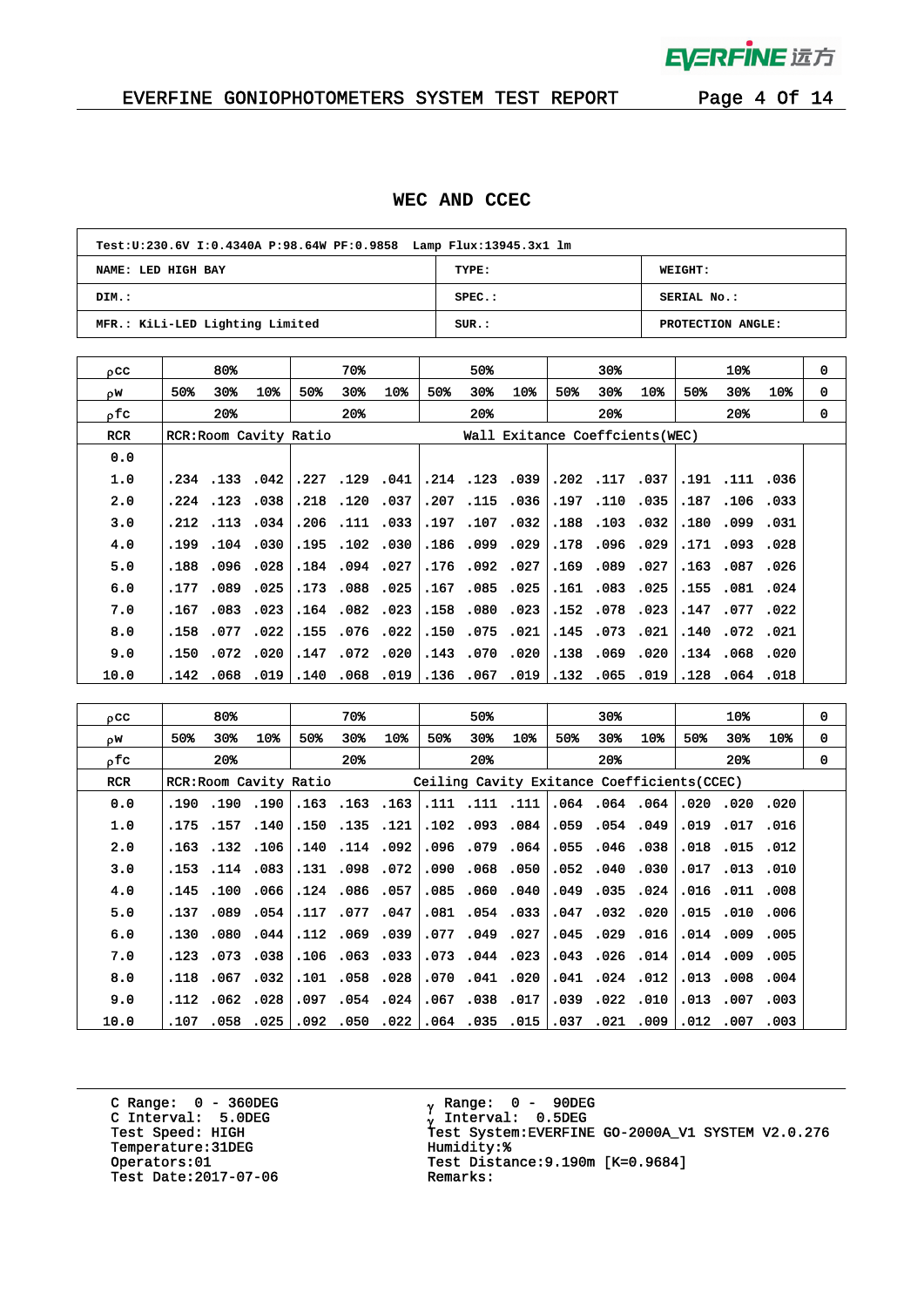**EVERFINE 远方** 

 $\mathcal{A}$ 

### EVERFINE GONIOPHOTOMETERS SYSTEM TEST REPORT Page 5 Of 14

| Test: U: 230.6V I: 0.4340A P: 98.64W PF: 0.9858 Lamp Flux: 13945.3x1 lm |      |      |                  |      |           |               |      |                |                   |      |
|-------------------------------------------------------------------------|------|------|------------------|------|-----------|---------------|------|----------------|-------------------|------|
| NAME: LED HIGH BAY                                                      |      |      |                  |      | TYPE:     |               |      | WEIGHT:        |                   |      |
| DIM.:                                                                   |      |      |                  |      | $SPEC.$ : |               |      | SERIAL No.:    |                   |      |
| MFR.: KiLi-LED Lighting Limited                                         |      |      |                  |      | SUR.:     |               |      |                | PROTECTION ANGLE: |      |
| ceiling/cavity                                                          | 0.7  | 0.7  | 0.5              | 0.5  | 0.3       | 0.7           | 0.7  | 0.5            | 0.5               | 0.3  |
| walls                                                                   | 0.5  | 0.3  | 0.5              | 0.3  | 0.3       | 0.5           | 0.3  | 0.5            | 0.3               | 0.3  |
| working plane                                                           | 0.2  | 0.2  | 0.2              | 0.2  | 0.2       | 0.2           | 0.2  | 0.2            | 0.2               | 0.2  |
| Room dimensions                                                         |      |      | Viewed crosswise |      |           |               |      | Viewed endwise |                   |      |
| $2H y =$<br>2H<br>$x =$                                                 | 34.6 | 35.8 | 34.8             | 36.0 | 36.2      | 41.5          | 42.7 | 41.7           | 42.9              | 43.1 |
| 3H                                                                      | 36.1 | 37.2 | 36.4             | 37.4 | 37.6      | 41.7          | 42.8 | 42.0           | 43.0              | 43.2 |
| 4H                                                                      | 36.2 | 37.3 | 36.5             | 37.5 | 37.8      | 41.8          | 42.9 | 42.1           | 43.1              | 43.4 |
| 6н                                                                      | 36.2 | 37.2 | 36.6             | 37.5 | 37.8      | 42.0          | 43.0 | 42.3           | 43.3              | 43.5 |
| 8н                                                                      | 36.2 | 37.2 | 36.5             | 37.4 | 37.7      | 42.1          | 43.0 | 42.4           | 43.3              | 43.6 |
| 12H                                                                     | 36.2 | 37.1 | 36.5             | 37.4 | 37.7      | 42.1          | 43.1 | 42.5           | 43.3              | 43.6 |
|                                                                         |      |      |                  |      |           |               |      |                |                   |      |
| 4H<br>2н                                                                | 35.3 | 36.3 | 35.6             | 36.6 | 36.8      | 41.3          | 42.4 | 41.6           | 42.6              | 42.9 |
| 3H                                                                      | 37.2 | 38.2 | 37.6             | 38.4 | 38.7      | 41.6          | 42.5 | 42.0           | 42.8              | 43.1 |
| 4H                                                                      | 37.6 | 38.5 | 38.0             | 38.8 | 39.1      | 41.9          | 42.7 | 42.2           | 43.0              | 43.3 |
| 6н                                                                      | 37.7 | 38.4 | 38.1             | 38.8 | 39.1      | 42.1          | 42.9 | 42.5           | 43.2              | 43.6 |
| 8H                                                                      | 37.6 | 38.3 | 38.0             | 38.7 | 39.1      | 42.3          | 42.9 | 42.7           | 43.3              | 43.7 |
| 12H                                                                     | 37.6 | 38.2 | 38.0             | 38.6 | 39.0      | 42.4          | 43.0 | 42.8           | 43.4              | 43.8 |
|                                                                         |      |      |                  |      |           |               |      |                |                   |      |
| 8H<br>4H                                                                | 38.1 | 38.8 | 38.5             | 39.1 | 39.5      | 41.9          | 42.6 | 42.3           | 42.9              | 43.3 |
| 6H                                                                      | 38.5 | 39.0 | 38.9             | 39.4 | 39.9      | 42.2          | 42.8 | 42.7           | 43.2              | 43.6 |
| 8H                                                                      | 38.5 | 39.0 | 39.0             | 39.4 | 39.9      | 42.4          | 42.9 | 42.9           | 43.3              | 43.8 |
| 12H                                                                     | 38.5 | 38.9 | 39.0             | 39.4 | 39.8      | 42.6          | 43.0 | 43.1           | 43.5              | 43.9 |
|                                                                         |      |      |                  |      |           |               |      |                |                   |      |
| 12H<br>4H                                                               | 38.1 | 38.7 | 38.5             | 39.1 | 39.5      | 41.9          | 42.5 | 42.3           | 42.9              | 43.3 |
| 6н                                                                      | 38.6 | 39.1 | 39.1             | 39.5 | 40.0      | 42.3          | 42.8 | 42.7           | 43.2              | 43.6 |
| 8H<br>38.8<br>39.2<br>39.3<br>39.7<br>40.1                              |      |      |                  |      |           | 42.5          | 42.9 | 42.9           | 43.3              | 43.8 |
| Variations with the observer position at spacings:                      |      |      |                  |      |           |               |      |                |                   |      |
| $S = 1.0H$<br>$+ 0.2 / - 0.2$                                           |      |      |                  |      |           | $+1.5 / -0.9$ |      |                |                   |      |
| 1.5H<br>$+ 0.7 / - 0.4$                                                 |      |      |                  |      |           | $+2.1 / -3.6$ |      |                |                   |      |
| 2.0H<br>$+ 0.7 / - 0.7$                                                 |      |      |                  |      |           | $+4.1 / -3.4$ |      |                |                   |      |

### **Uncorrected UGR Table**

CIE Pub.117 Corrected 13945 lm Total Lamp Luminous Flux.(8log(F/F0) = 9.2)

C Range: 0 - 360DEG C Interval: 5.0DEG Temperature:31DEG Humidity:%<br>Operators:01 Test Distan Test Date: 2017-07-06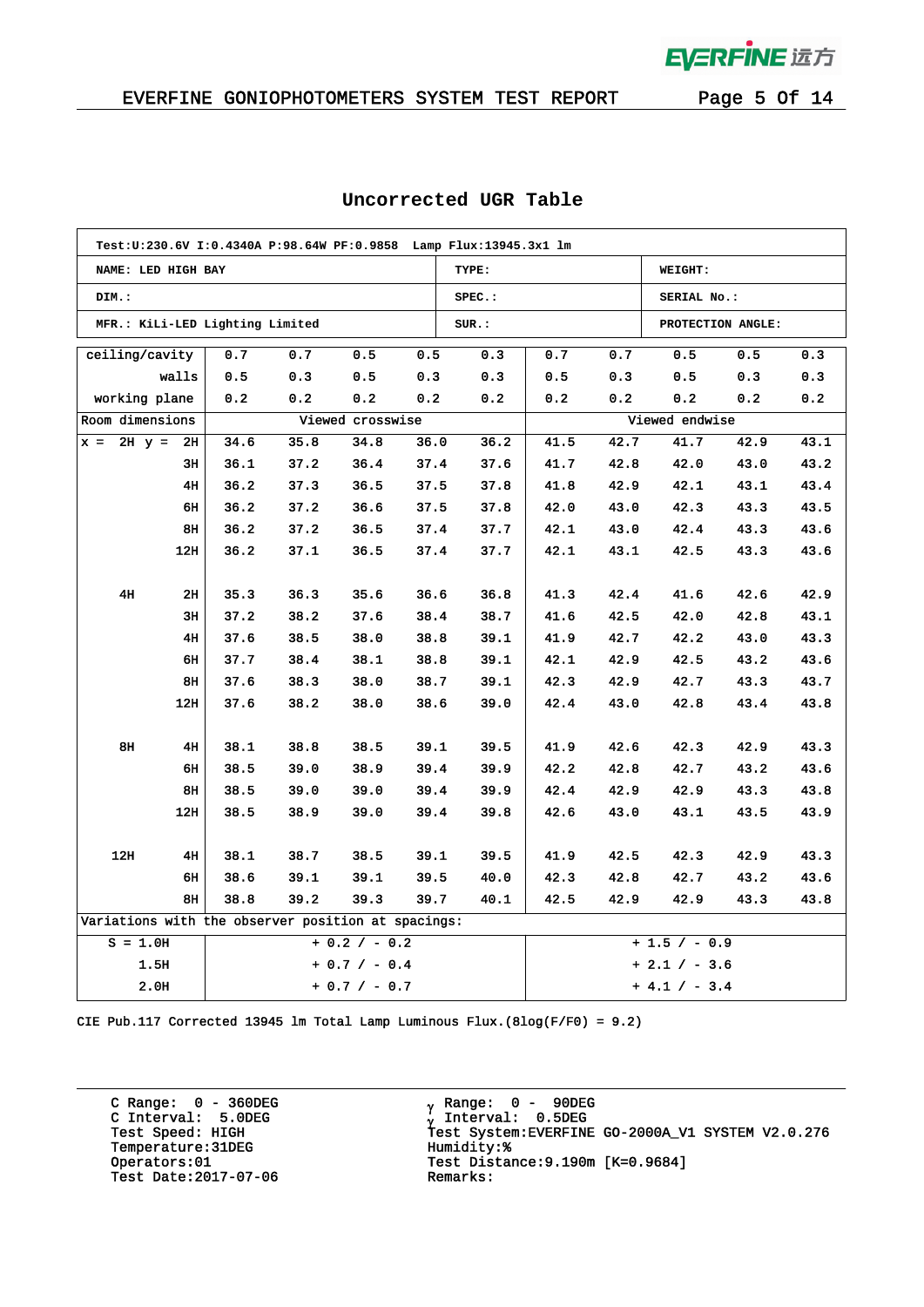

 $\bar{z}$ 

# EVERFINE GONIOPHOTOMETERS SYSTEM TEST REPORT Page 6 Of 14

### **UTILIZATION FACTORS TABLE**

| Test: U: 230.6V I: 0.4340A P: 98.64W PF: 0.9858 Lamp Flux: 13945.3x1 lm |           |                   |  |  |  |  |  |  |
|-------------------------------------------------------------------------|-----------|-------------------|--|--|--|--|--|--|
| TYPE:<br><b>WEIGHT:</b><br>NAME: LED HIGH BAY                           |           |                   |  |  |  |  |  |  |
| DIM.:                                                                   | $SPEC.$ : | SERIAL No.:       |  |  |  |  |  |  |
| MFR.: KiLi-LED Lighting Limited                                         | SUR.:     | PROTECTION ANGLE: |  |  |  |  |  |  |

| <b>REFLECTANCE</b>               |                                                             |                                                    |     |           |     |           |     |     |                 |             |  |  |
|----------------------------------|-------------------------------------------------------------|----------------------------------------------------|-----|-----------|-----|-----------|-----|-----|-----------------|-------------|--|--|
| Ceiling                          | 0.8                                                         | 0.8                                                | 0.8 | 0.7       | 0.7 | 0.7       | 0.5 | 0.5 | 0.5             | $\mathbf 0$ |  |  |
| Walls                            | 0.7                                                         | 0.5                                                | 0.3 | 0.7       | 0.5 | 0.3       | 0.7 | 0.5 | 0.3             | $\mathbf 0$ |  |  |
| Working plane                    | 0.2                                                         | 0.2                                                | 0.2 | 0.2       | 0.2 | 0.2       | 0.2 | 0.2 | 0.2             | $\pmb{0}$   |  |  |
| ROOM INDEX                       | UTILIZATION FACTORS (PERCENT) k(RI) x RCR = 5               |                                                    |     |           |     |           |     |     |                 |             |  |  |
| $k = 0.60$                       | 72                                                          | 62<br>57<br>52<br>63<br>57<br>71<br>62<br>57<br>70 |     |           |     |           |     |     |                 |             |  |  |
| 0.80                             | 81                                                          | 72                                                 | 67  | 80        | 72  | 67        | 79  | 71  | 66              | 61          |  |  |
| 1.00                             | 88                                                          | 80                                                 | 74  | 87        | 79  | 74        | 85  | 80  | 74              | 68          |  |  |
| 1.25                             | 94                                                          | 86                                                 | 81  | 93        | 86  | 81        | 90  | 84  | 80              | 74          |  |  |
| 1.50                             | 98                                                          | 91                                                 | 86  | 96        | 90  | 85        | 94  | 88  | 84              | 78          |  |  |
| 2.00                             | 103                                                         | 96                                                 | 92  | 101       | 95  | 91        | 98  | 93  | 90              | 83          |  |  |
| 2.50                             | 105                                                         | 100                                                | 95  | 103       | 98  | 94        | 100 | 96  | 92              | 86          |  |  |
| 3.00                             | 108                                                         | 103                                                | 99  | 106       | 101 | 98        | 102 | 98  | 95              | 88          |  |  |
| 4.00                             | 110                                                         | 106                                                | 103 | 108       | 105 | 102       | 104 | 101 | 99              | 91          |  |  |
| 5.00                             | 112<br>109<br>106<br>110<br>107<br>104<br>106<br>103<br>101 |                                                    |     |           |     |           |     |     |                 | 93          |  |  |
| ROOM INDEX                       |                                                             |                                                    |     | UF(total) |     |           |     |     |                 | Direct      |  |  |
| According to DIN EN 13032-2 2004 |                                                             |                                                    |     |           |     | Suspended |     |     | SHRNOM = $1.25$ |             |  |  |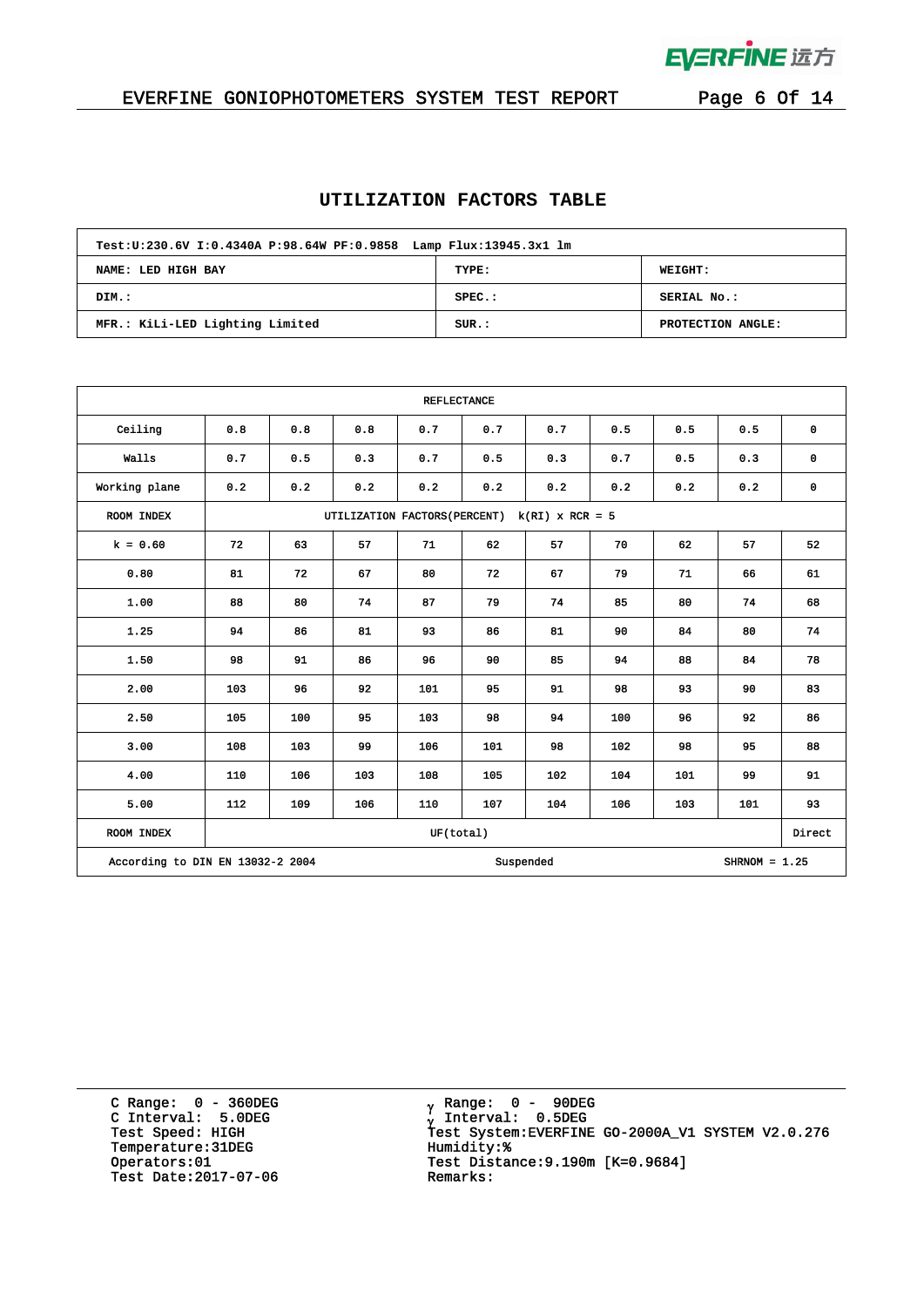

### EVERFINE GONIOPHOTOMETERS SYSTEM TEST REPORT Page 7 Of 14

### **ISOCANDELA DIAGRAM**

| Test: U: 230.6V I: 0.4340A P: 98.64W PF: 0.9858 Lamp Flux: 13945.3x1 lm |           |                   |  |  |  |  |  |  |
|-------------------------------------------------------------------------|-----------|-------------------|--|--|--|--|--|--|
| NAME: LED HIGH BAY                                                      | TYPE:     | <b>WEIGHT:</b>    |  |  |  |  |  |  |
| DIM.:                                                                   | $SPEC.$ : | SERIAL No.:       |  |  |  |  |  |  |
| MFR.: KiLi-LED Lighting Limited                                         | SUR.:     | PROTECTION ANGLE: |  |  |  |  |  |  |



C Range: 0 - 360DEG C Interval: 5.0DEG Temperature:31DEG Humidity:%<br>Operators:01 Test Distan Test Date: 2017-07-06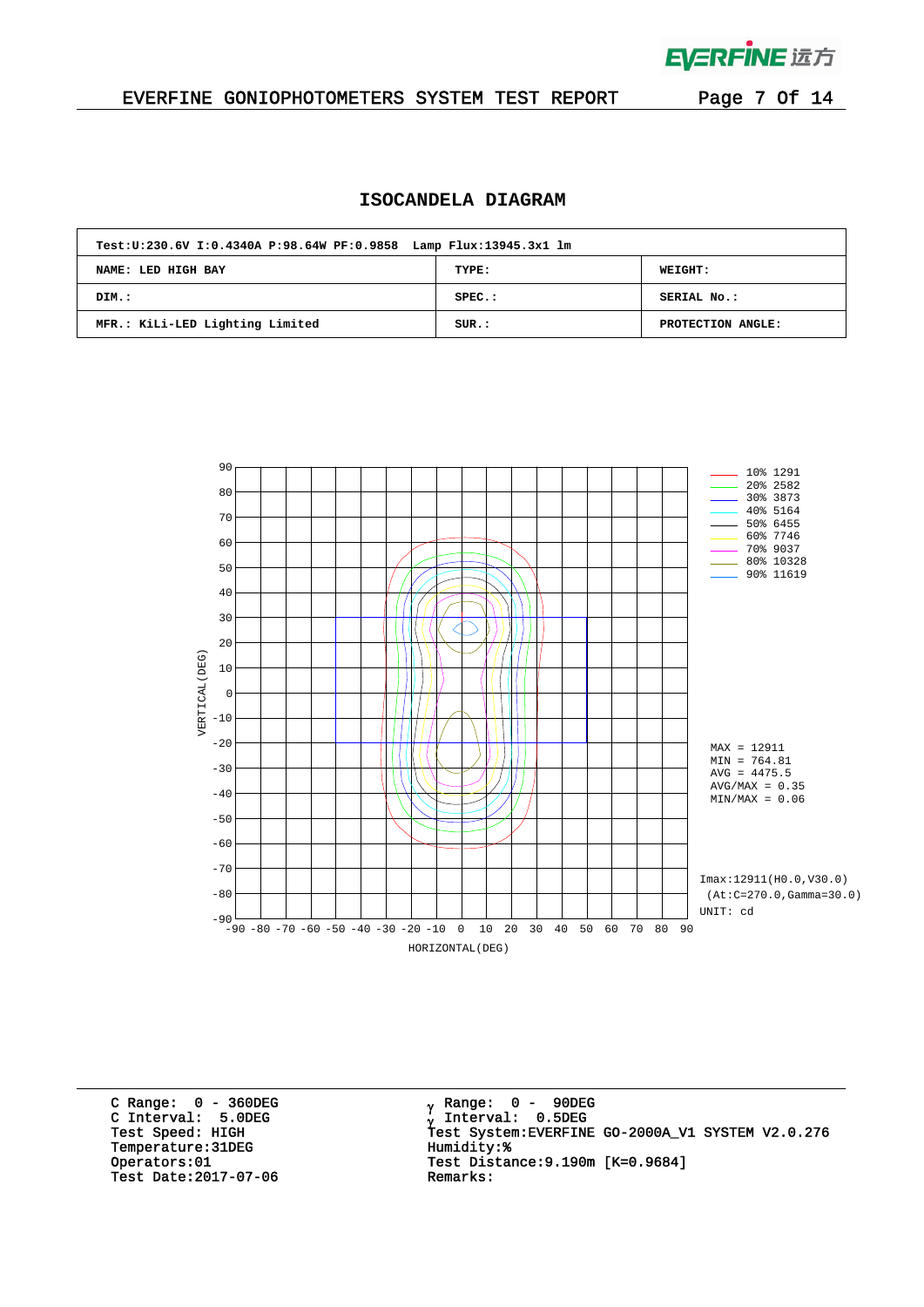# EVERFINE 远方

### EVERFINE GONIOPHOTOMETERS SYSTEM TEST REPORT Page 8 Of 14

## **AAI Figure**

| Test: U: 230.6V I: 0.4340A P: 98.64W PF: 0.9858 Lamp Flux: 13945.3x1 lm |           |                   |  |  |  |  |  |  |  |
|-------------------------------------------------------------------------|-----------|-------------------|--|--|--|--|--|--|--|
| TYPE:<br><b>WEIGHT:</b><br>NAME: LED HIGH BAY                           |           |                   |  |  |  |  |  |  |  |
| DIM.:                                                                   | $SPEC.$ : | SERIAL No.:       |  |  |  |  |  |  |  |
| MFR.: KiLi-LED Lighting Limited                                         | SUR.:     | PROTECTION ANGLE: |  |  |  |  |  |  |  |



### Flux out:3476 lm

**Note:The Curves indicate the illuminated area and the average illumination when the luminaire is at different distance.**

C Range: 0 - 360DEG C Interval: 5.0DEG Temperature:31DEG Humidity:\*<br>Operators:01 Test Distant Test Date: 2017-07-06

<sub>γ</sub> Range: 0 - 90DEG Interval: 0.5DEG <sup>γ</sup> Test Speed: HIGH Test System:EVERFINE GO-2000A\_V1 SYSTEM V2.0.276 Test Distance:9.190m [K=0.9684]<br>Remarks: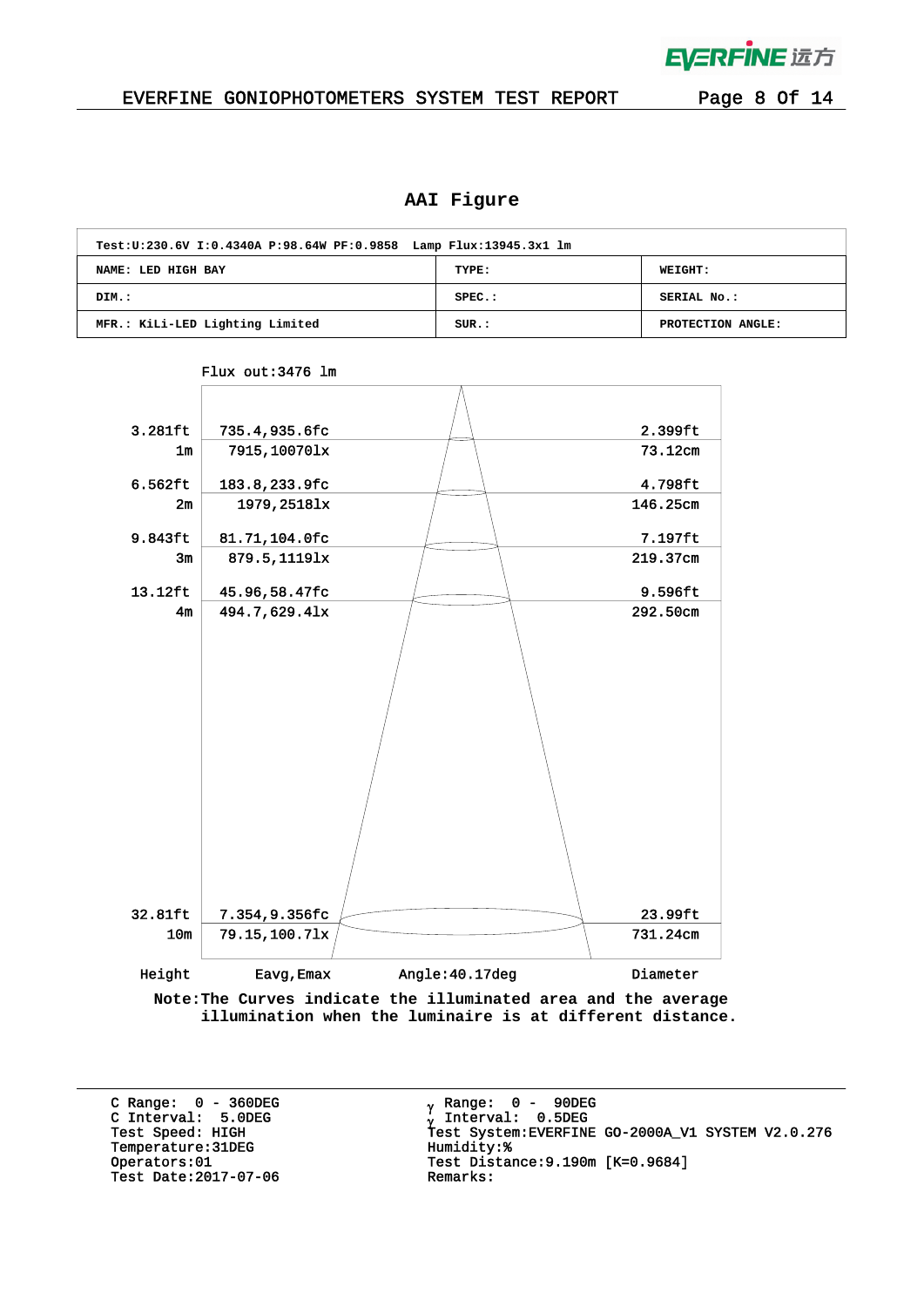

 $\bar{\mathcal{A}}$ 

### EVERFINE GONIOPHOTOMETERS SYSTEM TEST REPORT Page 9 Of 14

## **ISOLUX DIAGRAM**

| Test: U: 230.6V I: 0.4340A P: 98.64W PF: 0.9858 Lamp Flux: 13945.3x1 lm |           |                   |  |  |  |  |  |  |  |  |  |
|-------------------------------------------------------------------------|-----------|-------------------|--|--|--|--|--|--|--|--|--|
| NAME: LED HIGH BAY                                                      | TYPE:     | <b>WEIGHT:</b>    |  |  |  |  |  |  |  |  |  |
| DIM.:                                                                   | $SPEC.$ : | SERIAL No.:       |  |  |  |  |  |  |  |  |  |
| MFR.: KiLi-LED Lighting Limited                                         | SUR.:     | PROTECTION ANGLE: |  |  |  |  |  |  |  |  |  |



C Range: 0 - 360DEG C Interval: 5.0DEG Temperature:31DEG Humidity:%<br>Operators:01 Test Distan Test Date: 2017-07-06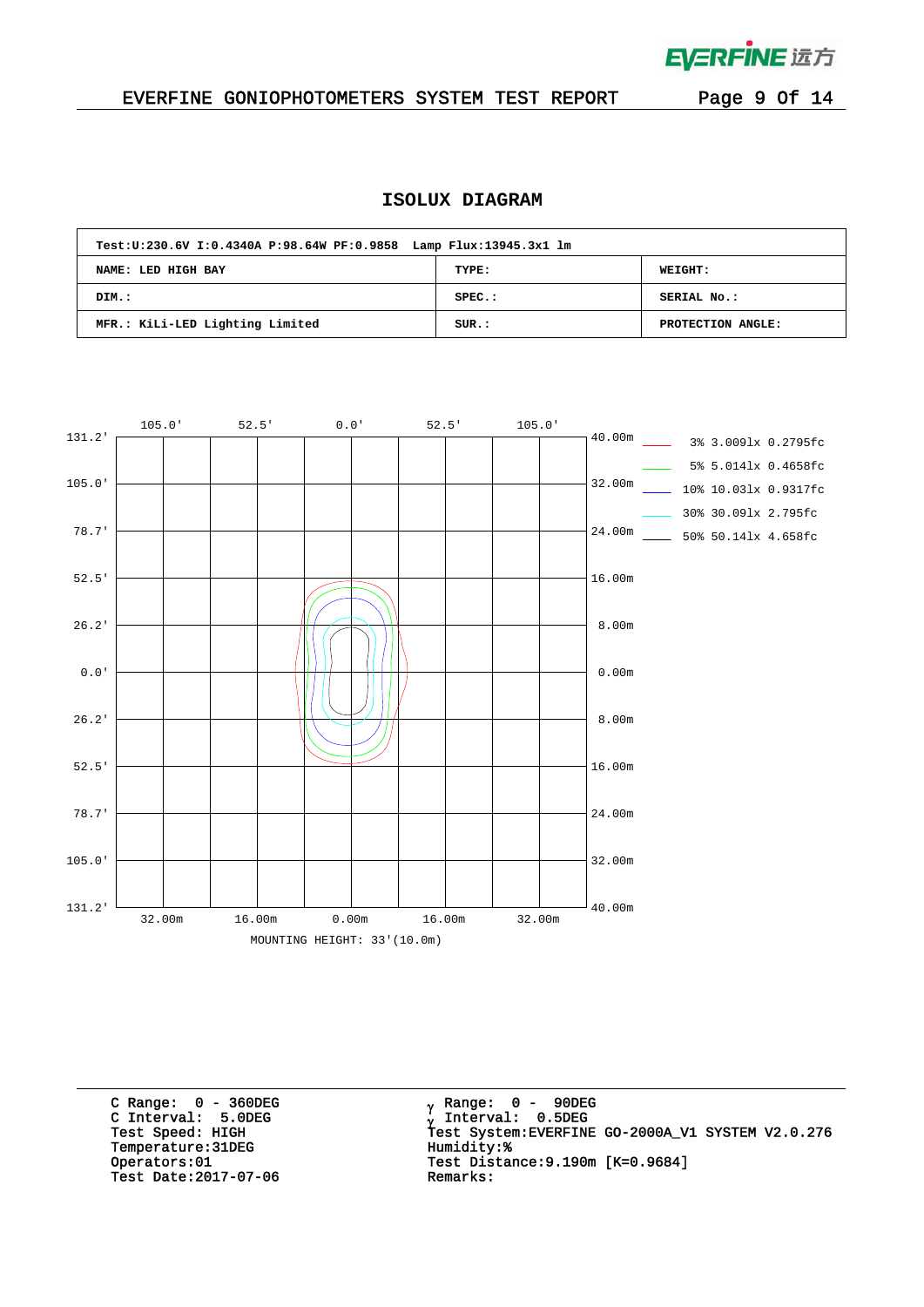

 $\mathbb{R}^2$ 

**Planar Illuminance Curve**



C Range: 0 - 360DEG C Interval: 5.0DEG Temperature:31DEG Humidity: \*<br>Operators:01 Test Distan Test Date: 2017-07-06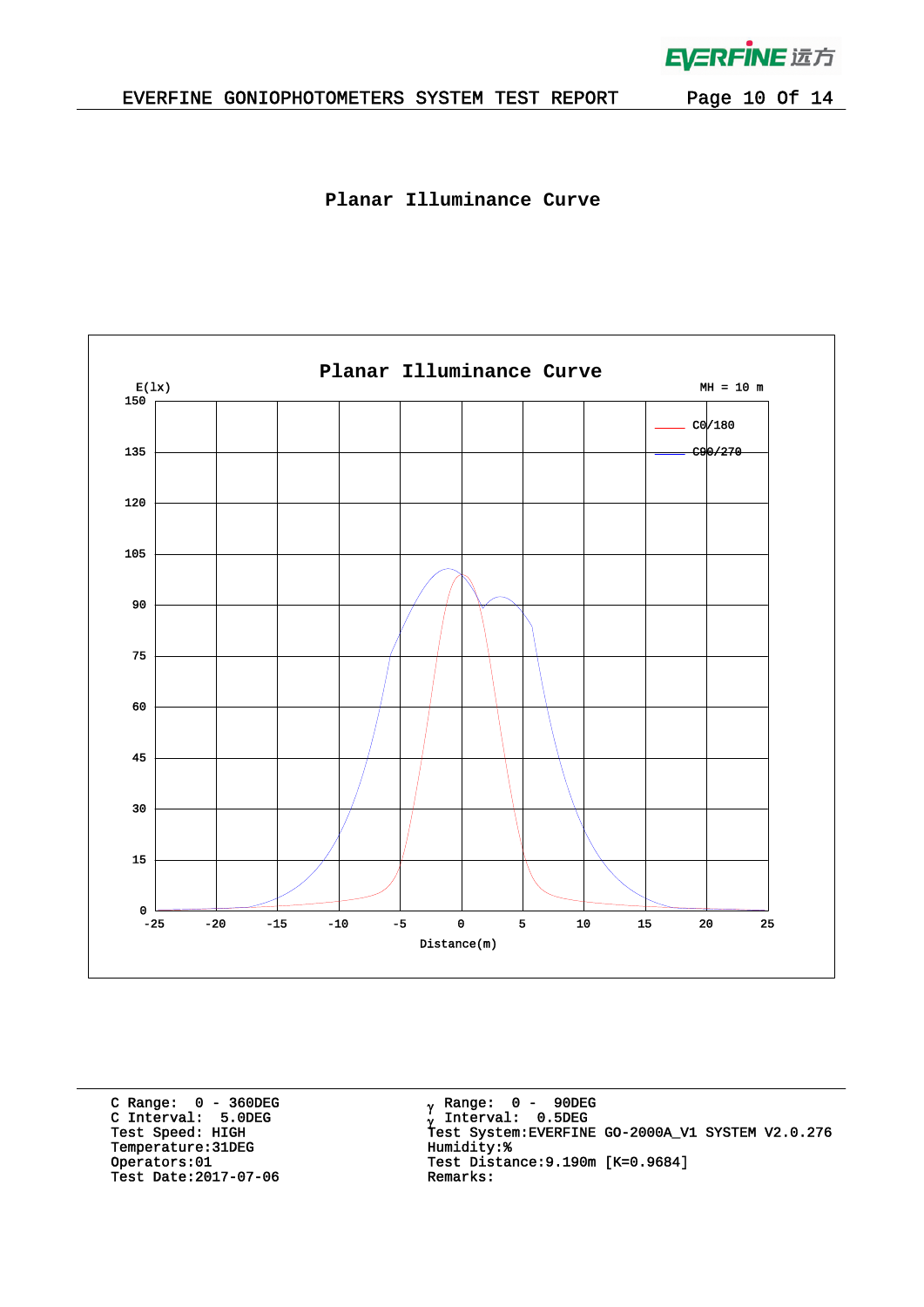

# EVERFINE GONIOPHOTOMETERS SYSTEM TEST REPORT Page 11 Of 14

### **LUMINOUS DISTRIBUTION INTENSITY DATA**

| Test: U: 230.6V I: 0.4340A P: 98.64W PF: 0.9858 Lamp Flux: 13945.3x1 lm |           |                   |  |  |  |  |  |  |  |  |  |  |
|-------------------------------------------------------------------------|-----------|-------------------|--|--|--|--|--|--|--|--|--|--|
| NAME: LED HIGH BAY                                                      | TYPE:     | <b>WEIGHT:</b>    |  |  |  |  |  |  |  |  |  |  |
| DIM.:                                                                   | $SPEC.$ : | SERIAL No.:       |  |  |  |  |  |  |  |  |  |  |
| MFR.: KiLi-LED Lighting Limited                                         | SUR.:     | PROTECTION ANGLE: |  |  |  |  |  |  |  |  |  |  |

| Table--1       | UNIT: x10cd |      |      |      |                             |                                            |                             |      |                      |             |      |      |      |      |             |      |      |      |      |
|----------------|-------------|------|------|------|-----------------------------|--------------------------------------------|-----------------------------|------|----------------------|-------------|------|------|------|------|-------------|------|------|------|------|
| C(DEG)         |             |      |      |      |                             |                                            |                             |      |                      |             |      |      |      |      |             |      |      |      |      |
| $\gamma$ (DEG) | 0           | 5    | 10   | 15   | 20                          | 25                                         | 30                          | 35   | 40                   | 45          | 50   | 55   | 60   | 65   | 70          | 75   | 80   | 85   | 90   |
| 0              | 989         | 989  | 989  | 989  | 989                         | 989                                        | 989                         | 989  | 989                  | 989         | 989  | 989  | 989  | 989  | 989         | 989  | 989  | 989  | 989  |
| 5              | 957         | 959  | 962  | 965  | 968                         | 972                                        | 977                         | 982  | 986                  | 991         | 995  | 1000 | 1003 | 1007 | 1010        | 1013 | 1015 | 1016 | 1017 |
| 10             | 832         | 837  | 844  | 853  | 865                         | 880                                        | 895                         | 912  | 929                  | 947         | 964  | 981  | 996  | 1010 | 1021        | 1030 | 1037 | 1043 | 1046 |
| 15             | 637         | 643  | 654  | 670  | 691                         | 716                                        | 746                         | 779  | 814                  | 852         | 890  | 928  | 962  | 993  | 1019        | 1041 | 1056 | 1067 | 1075 |
| 20             | 433         | 440  | 453  | 472  | 499                         | 532                                        | 571                         | 616  | 667                  | 723         | 783  | 843  | 903  | 958  | 1005        | 1043 | 1072 | 1091 | 1103 |
| 25             | 234         | 238  | 250  | 269  | 299                         | 339                                        | 388                         | 447  | 513                  | 584         | 660  | 741  | 825  | 907  | 980         | 1039 | 1083 | 1114 | 1132 |
| 30             | 123         | 124  | 128  | 136  | 150                         | 174                                        | 213                         | 270  | 346                  | 436         | 534  | 635  | 739  | 844  | 945         | 1029 | 1091 | 1135 | 1160 |
| 35             | 88.3        | 88.6 | 89.9 | 92.7 | 97.8                        | 107                                        | 122                         | 148  | 199                  | 284         | 397  | 524  | 623  | 714  | 800         | 874  | 925  | 960  | 982  |
| 40             | 80.9        | 80.7 |      |      | $80.8$   81.4   82.7        | 85.6                                       | 91.1                        | 102  | 124                  | 167         | 247  | 348  | 450  | 539  | 622         | 696  | 749  | 783  | 803  |
| 45             | 80.2        | 80.0 | 79.7 |      | $79.3$   $79.0$             | 79.4                                       | 81.2                        | 85.6 | 91.8                 | 106         | 141  | 215  | 307  | 390  | 462         | 528  | 578  | 608  | 625  |
| 50             | 81.7        | 81.6 | 81.4 |      | $80.9$ 79.9 78.9            |                                            | 77.7                        | 75.8 | 76.8                 | 81.9        | 95.7 | 131  | 197  | 266  | 322         | 372  | 412  | 434  | 446  |
| 55             | 81.9        | 81.9 |      |      |                             | $81.9$   $81.9$   $81.7$   $79.9$   $74.4$ |                             | 70.4 |                      | 68.5 69.7   | 74.6 | 87.9 | 122  | 165  | 199         | 228  | 250  | 262  | 268  |
| 60             | 81.8        | 81.8 |      |      | $82.1$ $82.2$ $81.1$ 76.1   |                                            | 71.2                        | 66.3 |                      | 62.9 61.8   | 63.3 | 66.9 | 76.1 |      | 87.8 93.0   | 94.1 | 93.7 | 91.3 | 89.5 |
| 65             | 65.0        | 63.3 |      |      | $69.8$ 79.3 74.8            | 70.1                                       | 66.1                        | 61.8 | 58.0                 | 55.7        | 55.6 | 54.9 | 53.2 |      | $52.6$ 55.1 | 61.1 | 68.6 | 73.5 | 74.6 |
| 70             | 27.3        | 27.1 | 29.9 |      | $41.1$ 54.7                 | 58.7                                       | 59.3                        | 56.2 | $52.3$ 47.9          |             | 45.4 | 44.1 | 42.7 | 41.9 | 43.5        | 48.3 | 54.4 | 58.8 | 59.7 |
| 75             | 16.2        | 16.5 |      |      | $18.1$   17.5   23.7        | 37.0                                       | 47.5                        | 45.3 |                      | $40.4$ 36.5 | 34.1 | 33.2 | 32.1 |      | $31.4$ 32.4 | 35.8 | 40.6 | 44.0 | 44.8 |
| 80             | 4.99        | 5.49 |      |      |                             | $6.45$ 6.62 9.11 17.0                      | 29.2                        |      | $30.8$   27.5   24.7 |             | 22.9 | 22.2 | 21.5 |      | $21.0$ 21.5 | 23.7 | 26.9 | 29.3 | 29.8 |
| 85             | 0.27        | 0.38 |      |      | $0.48$   1.62   3.66   6.75 |                                            | $13.5$ $15.5$ $13.9$ $12.5$ |      |                      |             | 11.5 | 11.1 | 10.8 |      | $10.5$ 10.7 | 11.8 | 13.4 | 14.7 | 14.9 |
| 90             | 0.05        | 0.06 |      |      | 0.06   0.06   0.06          | 0.06                                       | 0.06                        | 0.05 |                      | 0.05 0.04   | 0.04 | 0.04 | 0.04 |      | 0.04   0.04 | 0.04 | 0.04 | 0.04 | 0.04 |
|                |             |      |      |      |                             |                                            |                             |      |                      |             |      |      |      |      |             |      |      |      |      |
|                |             |      |      |      |                             |                                            |                             |      |                      |             |      |      |      |      |             |      |      |      |      |
|                |             |      |      |      |                             |                                            |                             |      |                      |             |      |      |      |      |             |      |      |      |      |
|                |             |      |      |      |                             |                                            |                             |      |                      |             |      |      |      |      |             |      |      |      |      |
|                |             |      |      |      |                             |                                            |                             |      |                      |             |      |      |      |      |             |      |      |      |      |
|                |             |      |      |      |                             |                                            |                             |      |                      |             |      |      |      |      |             |      |      |      |      |
|                |             |      |      |      |                             |                                            |                             |      |                      |             |      |      |      |      |             |      |      |      |      |
|                |             |      |      |      |                             |                                            |                             |      |                      |             |      |      |      |      |             |      |      |      |      |
|                |             |      |      |      |                             |                                            |                             |      |                      |             |      |      |      |      |             |      |      |      |      |
|                |             |      |      |      |                             |                                            |                             |      |                      |             |      |      |      |      |             |      |      |      |      |
|                |             |      |      |      |                             |                                            |                             |      |                      |             |      |      |      |      |             |      |      |      |      |
|                |             |      |      |      |                             |                                            |                             |      |                      |             |      |      |      |      |             |      |      |      |      |
|                |             |      |      |      |                             |                                            |                             |      |                      |             |      |      |      |      |             |      |      |      |      |
|                |             |      |      |      |                             |                                            |                             |      |                      |             |      |      |      |      |             |      |      |      |      |
|                |             |      |      |      |                             |                                            |                             |      |                      |             |      |      |      |      |             |      |      |      |      |
|                |             |      |      |      |                             |                                            |                             |      |                      |             |      |      |      |      |             |      |      |      |      |
|                |             |      |      |      |                             |                                            |                             |      |                      |             |      |      |      |      |             |      |      |      |      |
|                |             |      |      |      |                             |                                            |                             |      |                      |             |      |      |      |      |             |      |      |      |      |

C Range: 0 - 360DEG C Interval: 5.0DEG Temperature:31DEG Humidity: \*<br>Operators:01 Test Distan Test Date: 2017-07-06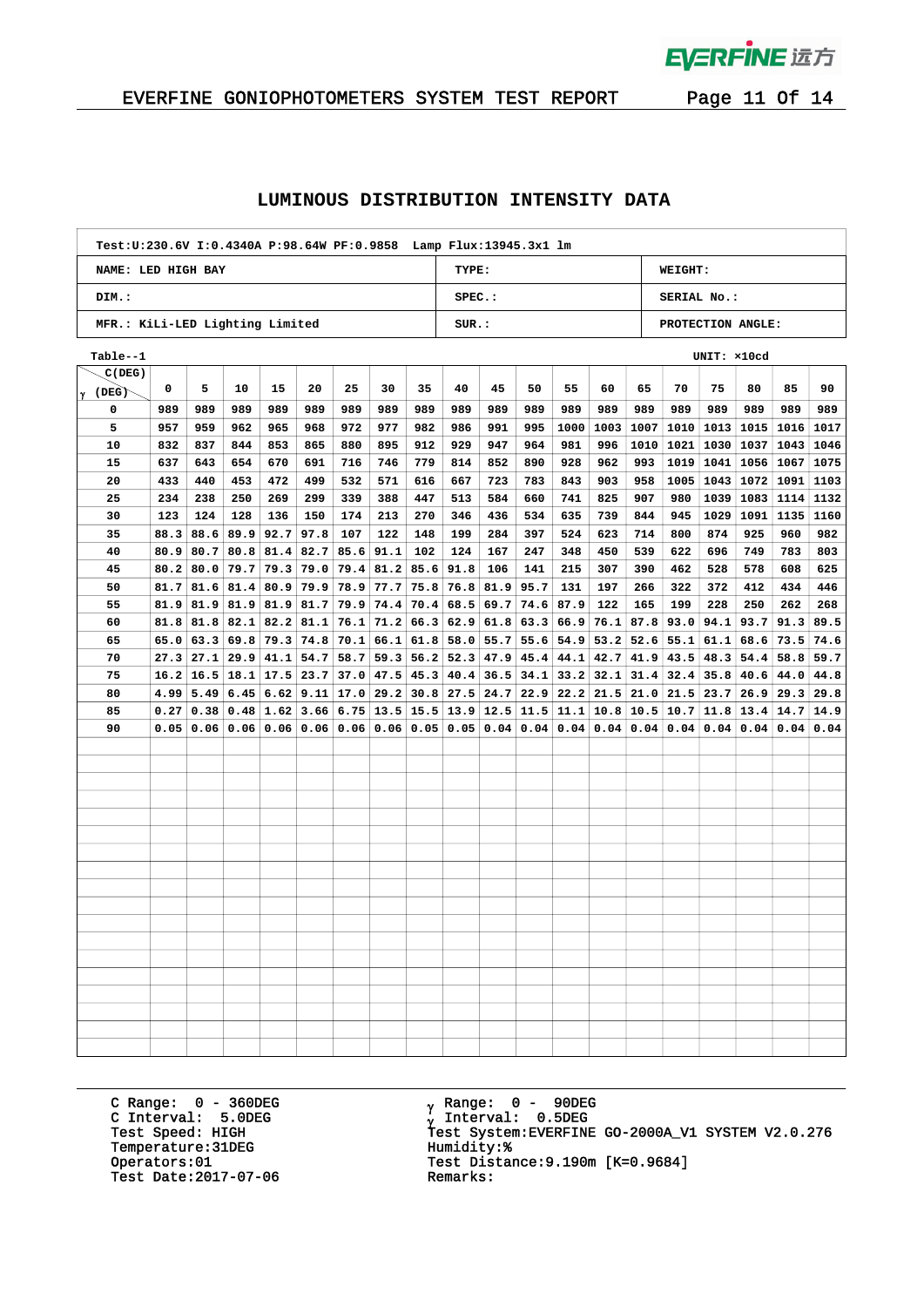

# EVERFINE GONIOPHOTOMETERS SYSTEM TEST REPORT Page 12 Of 14

### **LUMINOUS DISTRIBUTION INTENSITY DATA**

| Test: U: 230.6V I: 0.4340A P: 98.64W PF: 0.9858 Lamp Flux: 13945.3x1 lm |           |                   |  |  |  |  |  |  |  |  |  |  |
|-------------------------------------------------------------------------|-----------|-------------------|--|--|--|--|--|--|--|--|--|--|
| NAME: LED HIGH BAY                                                      | TYPE:     | <b>WEIGHT:</b>    |  |  |  |  |  |  |  |  |  |  |
| DIM.:                                                                   | $SPEC.$ : | SERIAL No.:       |  |  |  |  |  |  |  |  |  |  |
| MFR.: KiLi-LED Lighting Limited                                         | SUR.:     | PROTECTION ANGLE: |  |  |  |  |  |  |  |  |  |  |

| Table--2<br>UNIT: x10cd |      |      |      |           |                           |                      |      |      |                          |             |      |      |             |             |                  |      |      |      |      |
|-------------------------|------|------|------|-----------|---------------------------|----------------------|------|------|--------------------------|-------------|------|------|-------------|-------------|------------------|------|------|------|------|
| C(DEG)                  |      |      |      |           |                           |                      |      |      |                          |             |      |      |             |             |                  |      |      |      |      |
| $\gamma$ (DEG)          | 95   | 100  | 105  | 110       | 115                       | 120                  | 125  | 130  | 135                      | 140         | 145  | 150  | 155         | 160         | 165              | 170  | 175  | 180  | 185  |
| 0                       | 989  | 989  | 989  | 989       | 989                       | 989                  | 989  | 989  | 989                      | 989         | 989  | 989  | 989         | 989         | 989              | 989  | 989  | 989  | 989  |
| 5                       | 1018 | 1018 | 1017 |           | $1016$   1015   1013      |                      | 1011 | 1009 | 1006                     | 1002        | 999  | 995  | 991         | 987         | 984              | 981  | 977  | 974  | 972  |
| 10                      | 1047 | 1047 | 1046 |           | $1042$   1037   1030      |                      | 1020 | 1009 | 997                      | 984         | 970  | 956  | 943         | 930         | 918              | 907  | 899  | 892  | 886  |
| 15                      | 1077 | 1077 |      |           | 1073   1064   1049   1031 |                      | 1009 | 982  | 952                      | 920         | 888  | 856  | 825         | 798         | 774              | 753  | 738  | 726  | 719  |
| 20                      | 1108 | 1106 | 1097 |           | 1079 1053                 | 1017                 | 972  | 921  | 866                      | 809         | 754  | 704  | 658         | 619         | 585              | 558  | 538  | 524  | 517  |
| 25                      | 1138 | 1135 | 1118 | 1089      | 1044                      | 983                  | 910  | 828  | 747                      | 670         | 598  | 532  | 474         | 425         | 384              | 352  | 329  | 314  | 309  |
| 30                      | 1169 | 1163 | 1138 | 1094 1023 |                           | 930                  | 825  | 719  | 617                      | 520         | 432  | 352  | 287         | 239         | 204              | 180  | 165  | 156  | 153  |
| 35                      | 993  | 996  | 987  | 957       | 901                       | 824                  | 733  | 604  | 481                      | 365         | 270  | 201  | 156         | 128         | 112              | 103  | 98.3 | 95.9 | 95.6 |
| 40                      | 813  | 814  | 800  | 762       | 697                       | 617                  | 530  | 435  | 333                      | 231         | 158  | 118  | 98.0        | 88.6 84.3   |                  | 82.2 | 81.2 | 80.9 | 81.2 |
| 45                      | 633  | 632  | 616  | 577       | 514                       | 442                  | 360  | 268  | 187                      | 132         | 103  | 87.3 | 81.3        |             | $78.7$ 77.6      | 77.3 | 77.3 | 77.5 | 77.8 |
| 50                      | 452  | 451  | 438  | 404       | 355                       | 298                  | 228  | 160  | 111                      | 86.7        | 79.1 | 77.8 | 76.6        |             | $76.4$ 76.7      | 77.0 | 77.2 | 77.3 | 77.3 |
| 55                      | 271  | 273  | 266  | 246       | 219                       | 184                  | 138  | 98.6 | 77.1                     | 70.2        | 69.4 | 71.5 | 75.5        |             | $77.1$ 77.5      | 77.7 | 77.7 | 77.6 | 77.6 |
| 60                      | 90.8 | 95.2 | 100  | 104       | 105                       | 98.2                 | 82.9 | 68.6 |                          | $62.6$ 61.8 | 63.8 | 67.5 | 72.0        | $77.2$ 77.8 |                  | 78.2 | 78.1 | 77.9 | 77.5 |
| 65                      | 72.9 | 68.6 | 61.7 |           | $55.4$   $51.8$           | 51.2                 | 52.4 | 54.2 | 54.4                     | 56.0        | 59.1 | 62.8 | 66.9        |             | $71.6$ 78.7      | 74.7 | 70.4 | 71.3 | 75.4 |
| 70                      | 58.3 | 54.5 | 48.7 |           | $43.7 \mid 41.1$          | 41.0                 | 42.1 | 43.8 | 46.1                     | 50.4        | 53.6 | 56.6 | 57.3        |             | $56.1$ 51.8      | 37.3 | 30.5 | 30.0 | 34.2 |
| 75                      | 43.7 | 40.7 | 36.1 |           | $32.4$   30.6             | 30.8                 | 31.7 | 33.0 | $35.2$ 38.8              |             | 43.1 | 46.4 | 36.5        |             | $26.9$ 19.0      | 18.0 | 15.7 | 15.7 | 16.6 |
| 80                      | 29.1 | 27.0 | 23.9 |           |                           | $21.4$   20.4   20.6 | 21.2 | 22.1 |                          | $23.8$ 26.5 | 29.3 |      | $29.2$ 17.4 | $8.80$ 7.81 |                  | 7.09 | 7.54 | 7.23 | 7.44 |
| 85                      | 14.6 | 13.5 | 11.9 |           | $10.7$   10.2   10.3      |                      |      |      | $10.6$ 11.1 12.0 13.4    |             | 14.8 | 13.1 | 6.66        |             | $3.85$ 2.56      | 0.82 | 0.75 | 0.65 | 0.87 |
| 90                      | 0.04 | 0.04 | 0.04 |           | 0.04   0.04               | 0.04                 | 0.04 |      | $0.04$   $0.04$   $0.04$ |             | 0.04 | 0.04 | 0.04        |             | $0.04 \mid 0.04$ | 0.04 | 0.03 | 0.03 | 0.06 |
|                         |      |      |      |           |                           |                      |      |      |                          |             |      |      |             |             |                  |      |      |      |      |
|                         |      |      |      |           |                           |                      |      |      |                          |             |      |      |             |             |                  |      |      |      |      |
|                         |      |      |      |           |                           |                      |      |      |                          |             |      |      |             |             |                  |      |      |      |      |
|                         |      |      |      |           |                           |                      |      |      |                          |             |      |      |             |             |                  |      |      |      |      |
|                         |      |      |      |           |                           |                      |      |      |                          |             |      |      |             |             |                  |      |      |      |      |
|                         |      |      |      |           |                           |                      |      |      |                          |             |      |      |             |             |                  |      |      |      |      |
|                         |      |      |      |           |                           |                      |      |      |                          |             |      |      |             |             |                  |      |      |      |      |
|                         |      |      |      |           |                           |                      |      |      |                          |             |      |      |             |             |                  |      |      |      |      |
|                         |      |      |      |           |                           |                      |      |      |                          |             |      |      |             |             |                  |      |      |      |      |
|                         |      |      |      |           |                           |                      |      |      |                          |             |      |      |             |             |                  |      |      |      |      |
|                         |      |      |      |           |                           |                      |      |      |                          |             |      |      |             |             |                  |      |      |      |      |
|                         |      |      |      |           |                           |                      |      |      |                          |             |      |      |             |             |                  |      |      |      |      |
|                         |      |      |      |           |                           |                      |      |      |                          |             |      |      |             |             |                  |      |      |      |      |
|                         |      |      |      |           |                           |                      |      |      |                          |             |      |      |             |             |                  |      |      |      |      |
|                         |      |      |      |           |                           |                      |      |      |                          |             |      |      |             |             |                  |      |      |      |      |
|                         |      |      |      |           |                           |                      |      |      |                          |             |      |      |             |             |                  |      |      |      |      |
|                         |      |      |      |           |                           |                      |      |      |                          |             |      |      |             |             |                  |      |      |      |      |
|                         |      |      |      |           |                           |                      |      |      |                          |             |      |      |             |             |                  |      |      |      |      |

C Range: 0 - 360DEG C Interval: 5.0DEG Temperature:31DEG Humidity: \*<br>Operators:01 Test Distan Test Date: 2017-07-06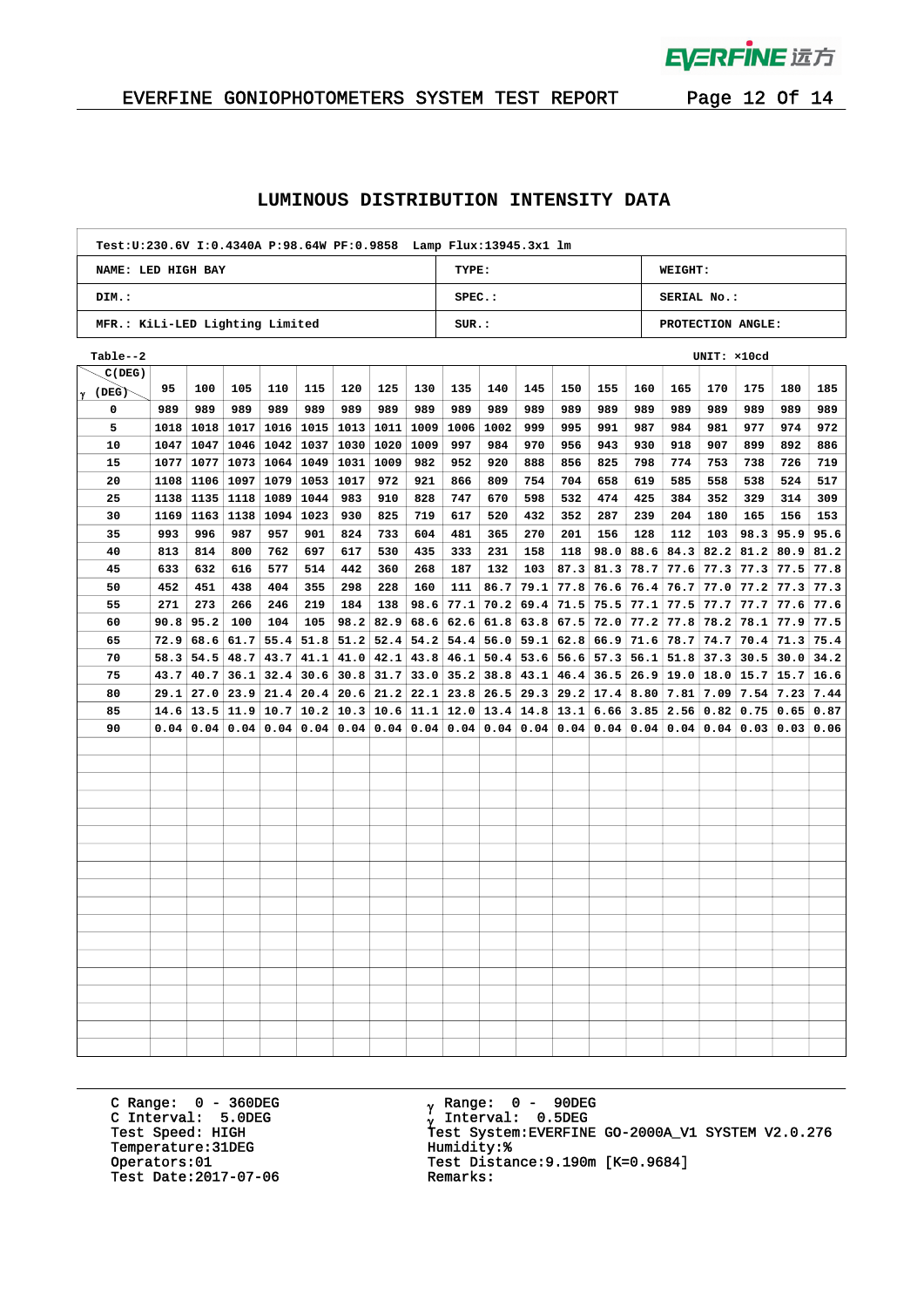

# EVERFINE GONIOPHOTOMETERS SYSTEM TEST REPORT Page 13 Of 14

### **LUMINOUS DISTRIBUTION INTENSITY DATA**

| Test: U: 230.6V I: 0.4340A P: 98.64W PF: 0.9858 Lamp Flux: 13945.3x1 lm |           |                   |  |  |  |  |  |  |  |  |  |  |
|-------------------------------------------------------------------------|-----------|-------------------|--|--|--|--|--|--|--|--|--|--|
| NAME: LED HIGH BAY                                                      | TYPE:     | <b>WEIGHT:</b>    |  |  |  |  |  |  |  |  |  |  |
| DIM.:                                                                   | $SPEC.$ : | SERIAL No.:       |  |  |  |  |  |  |  |  |  |  |
| MFR.: KiLi-LED Lighting Limited                                         | SUR.:     | PROTECTION ANGLE: |  |  |  |  |  |  |  |  |  |  |

| Table--3       | UNIT: x10cd |               |      |                                      |             |      |      |      |                             |             |      |      |             |           |              |      |      |      |      |
|----------------|-------------|---------------|------|--------------------------------------|-------------|------|------|------|-----------------------------|-------------|------|------|-------------|-----------|--------------|------|------|------|------|
| C(DEG)         |             |               |      |                                      |             |      |      |      |                             |             |      |      |             |           |              |      |      |      |      |
| $\gamma$ (DEG) | 190         | 195           | 200  | 205                                  | 210         | 215  | 220  | 225  | 230                         | 235         | 240  | 245  | 250         | 255       | 260          | 265  | 270  | 275  | 280  |
| 0              | 989         | 989           | 989  | 989                                  | 989         | 989  | 989  | 989  | 989                         | 989         | 989  | 989  | 989         | 989       | 989          | 989  | 989  | 989  | 989  |
| 5              | 969         | 967           | 966  | 964                                  | 964         | 963  | 962  | 962  | 961                         | 961         | 961  | 960  | 960         | 960       | 960          | 960  | 960  | 960  | 960  |
| 10             | 883         | 881           | 882  | 884                                  | 888         | 892  | 897  | 904  | 909                         | 914         | 919  | 923  | 926         | 928       | 929          | 931  | 932  | 933  | 932  |
| 15             | 717         | 718           | 725  | 734                                  | 747         | 764  | 782  | 817  | 856                         | 892         | 924  | 953  | 976         | 995       | 1007         | 1016 | 1021 | 1021 | 1015 |
| 20             | 516         | 522           | 533  | 550                                  | 578         | 632  | 691  | 752  | 815                         | 877         | 935  | 985  | 1027        | 1061      | 1085         | 1101 | 1110 | 1110 | 1099 |
| 25             | 311         | 321           | 338  | 376                                  | 436         | 506  | 582  | 664  | 749                         | 836         | 922  | 1001 | 1066        | 1119 1158 |              | 1184 | 1199 | 1199 | 1179 |
| 30             | 155         | 161           | 180  | 221                                  | 280         | 356  | 448  | 555  | 666                         | 779         | 891  | 999  | 1096        | 1170 1227 |              | 1266 | 1288 | 1286 | 1256 |
| 35             | 96.7        | 99.5          | 110  | 128                                  | 161         | 216  | 302  | 419  | 560                         | 707         | 803  | 884  | 955         | 1008      | 1044         | 1069 | 1085 | 1088 | 1069 |
| 40             | 81.8        | 83.2          |      | $86.2$ 92.6                          | 106         | 133  | 189  | 279  | 384                         | 497         | 596  | 679  | 750         | 807       | 844          | 868  | 882  | 883  | 863  |
| 45             | 78.2        | 78.3          |      | $78.9$ 80.9 85.5 96.7                |             |      | 115  | 155  | 226                         | 321         | 419  | 497  | 561         | 613       | 647          | 667  | 680  | 680  | 661  |
| 50             |             | $77.4$ 77.4   |      | $77.1$ 77.0 77.6 77.6                |             |      | 82.1 | 97.4 | 134                         | 196         | 273  | 340  | 389         | 428       | 454          | 469  | 477  | 477  | 463  |
| 55             | 77.8        | 78.0          |      | $77.8$ 76.1 71.3 68.5                |             |      | 68.0 | 72.0 | 86.0                        | 117         | 163  | 206  | 233         | 253       | 265          | 271  | 274  | 275  | 269  |
| 60             | 78.1        | 78.8          |      | $78.2$ 72.2 66.9 62.5                |             |      | 59.9 | 59.4 | 62.8                        | 72.2        | 86.4 | 95.4 | 93.7        |           | $87.0$ 80.5  | 74.5 | 71.5 | 73.7 | 79.8 |
| 65             | 74.9        | 78.7          |      | $70.8$ 65.9 61.4 57.1                |             |      | 53.6 | 51.4 | 50.2                        | 48.1        | 46.4 | 45.8 | 47.1        |           | $50.6$ 55.8  | 59.2 | 59.6 | 58.4 | 55.1 |
| 70             | 36.7        | 48.8          |      | $52.5$   52.3   54.0                 |             | 50.8 | 47.4 | 43.4 | $40.4$ 38.8                 |             | 37.2 | 36.5 | 37.3        |           | $40.1$ 44.3  | 47.3 | 47.7 | 46.6 | 43.8 |
| 75             |             | $16.5$   17.4 | 23.7 |                                      | 29.9   40.1 | 40.4 | 36.4 | 33.1 |                             | $30.6$ 29.3 | 28.1 | 27.4 | 27.8        |           | $29.8$ 33.1  | 35.5 | 35.8 | 35.0 | 32.7 |
| 80             | 6.53        | 6.85          |      | $7.49$   12.5   23.7                 |             | 27.4 | 24.8 | 22.4 |                             | $20.6$ 19.7 | 18.8 |      | 18.3   18.5 |           | $19.8$ 22.0  | 23.7 | 23.9 | 23.3 | 21.7 |
| 85             | 0.86        | 2.19          |      | $3.33 \mid 5.00 \mid 10.8 \mid 13.8$ |             |      |      |      | $12.6$   11.3   10.4   9.89 |             | 9.45 | 9.18 | 9.27        |           | $9.90$  11.0 | 11.9 | 12.0 | 11.7 | 10.9 |
| 90             | 0.06        | 0.06          | 0.07 |                                      | 0.07 0.07   | 0.08 | 0.08 | 0.08 |                             | 0.08 0.08   | 0.08 | 0.08 | 0.08        |           | $0.08$ 0.08  | 0.08 | 0.08 | 0.08 | 0.08 |
|                |             |               |      |                                      |             |      |      |      |                             |             |      |      |             |           |              |      |      |      |      |
|                |             |               |      |                                      |             |      |      |      |                             |             |      |      |             |           |              |      |      |      |      |
|                |             |               |      |                                      |             |      |      |      |                             |             |      |      |             |           |              |      |      |      |      |
|                |             |               |      |                                      |             |      |      |      |                             |             |      |      |             |           |              |      |      |      |      |
|                |             |               |      |                                      |             |      |      |      |                             |             |      |      |             |           |              |      |      |      |      |
|                |             |               |      |                                      |             |      |      |      |                             |             |      |      |             |           |              |      |      |      |      |
|                |             |               |      |                                      |             |      |      |      |                             |             |      |      |             |           |              |      |      |      |      |
|                |             |               |      |                                      |             |      |      |      |                             |             |      |      |             |           |              |      |      |      |      |
|                |             |               |      |                                      |             |      |      |      |                             |             |      |      |             |           |              |      |      |      |      |
|                |             |               |      |                                      |             |      |      |      |                             |             |      |      |             |           |              |      |      |      |      |
|                |             |               |      |                                      |             |      |      |      |                             |             |      |      |             |           |              |      |      |      |      |
|                |             |               |      |                                      |             |      |      |      |                             |             |      |      |             |           |              |      |      |      |      |
|                |             |               |      |                                      |             |      |      |      |                             |             |      |      |             |           |              |      |      |      |      |
|                |             |               |      |                                      |             |      |      |      |                             |             |      |      |             |           |              |      |      |      |      |
|                |             |               |      |                                      |             |      |      |      |                             |             |      |      |             |           |              |      |      |      |      |
|                |             |               |      |                                      |             |      |      |      |                             |             |      |      |             |           |              |      |      |      |      |
|                |             |               |      |                                      |             |      |      |      |                             |             |      |      |             |           |              |      |      |      |      |
|                |             |               |      |                                      |             |      |      |      |                             |             |      |      |             |           |              |      |      |      |      |

C Range: 0 - 360DEG C Interval: 5.0DEG Temperature:31DEG Humidity: \*<br>Operators:01 Test Distan Test Date: 2017-07-06